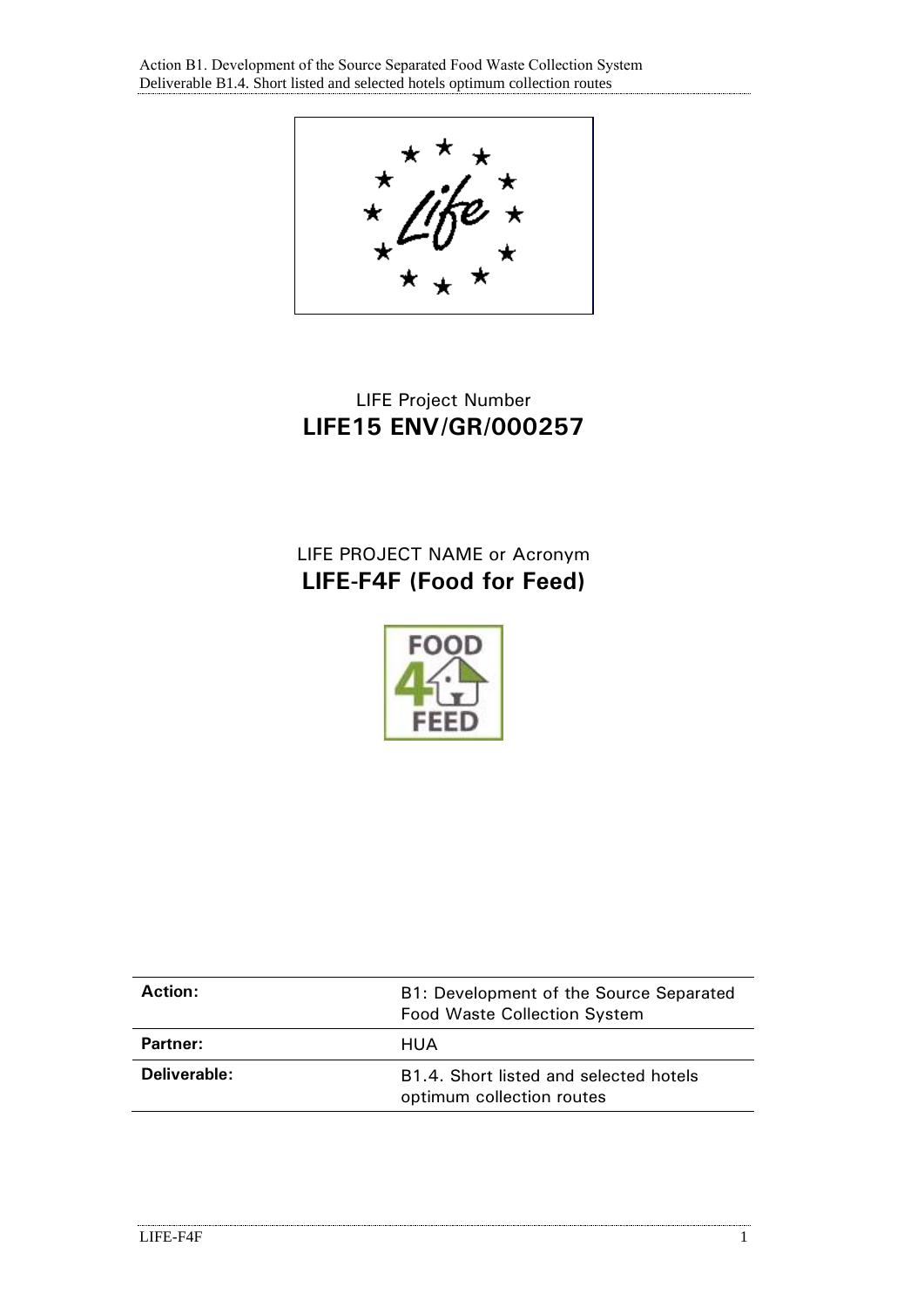*This page is intentionally blank.*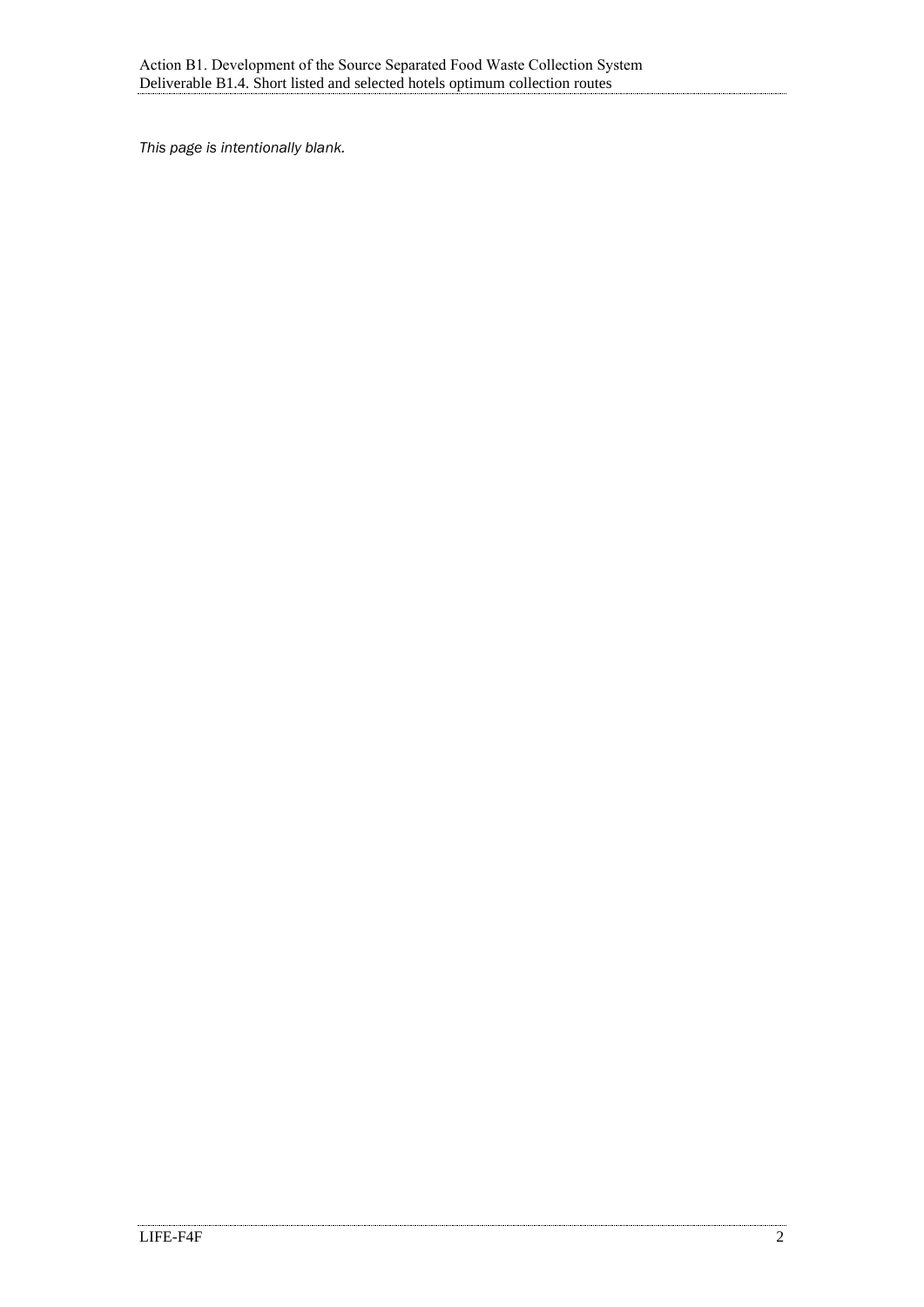# Table of contents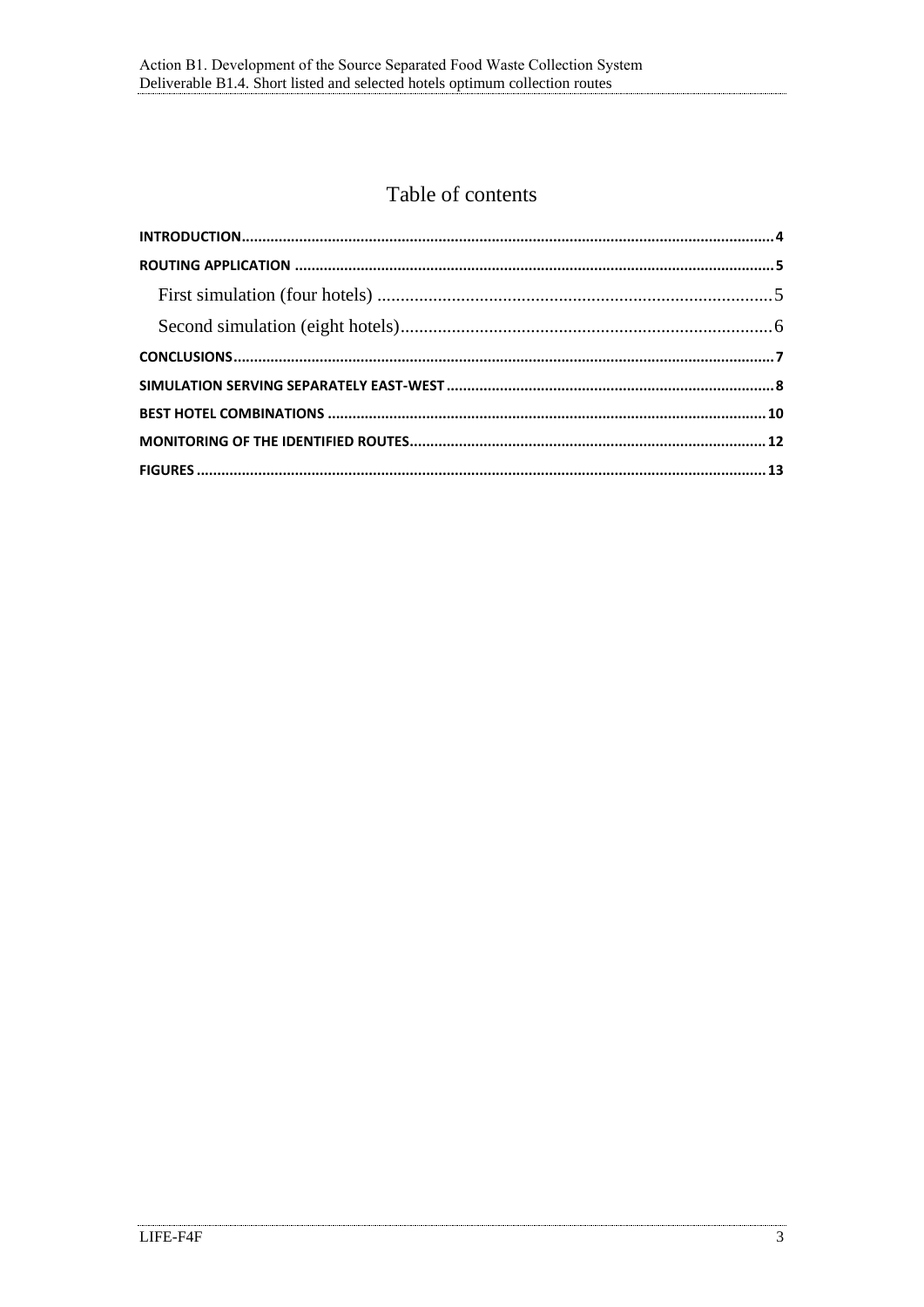### <span id="page-3-0"></span>**Introduction**

Food residues are generated in the process of daily life, manufacturing, trading, hospitality and other activities. The growth in the standards of living of the population increases both the composition and quantity of wastes produced. Municipal wastes (or similar type waste) are required to be disposed of systemically with the aim of protecting human health and the environment.

The purpose of this report is to demonstrate an optimum routing process for the collection of food residues from hotels sited in the vicinity of the city of Heraklion and the area of Hersonissos in Crete, participating in the programme "Food for Feed: An Innovative Process for Transforming Hotels' Food Wastes into Animal Feed–LIFE-F4F". Optimum routing process is important in order to make the collection system cost effective, making full use of the available resources. To find the optimal route, it is necessary to establish an efficient transit model that enables us to simulate every possible route in advance. In this work, an enhanced algorithm to determine the optimal route is introduced.

The development of the routing process is based on solving the Traveling Salesman Problem (TSP). TSP refers in finding the shortest possible route that starts from a base, visits a given number of places and returns to base. In our stimulation the base is the Waste Pretreatment Unit of Heraklion sited in the south of the city airport and the places that should be visited are 28 hotels participating in LIFE-F4F (figure 1).



Figure 1: Study area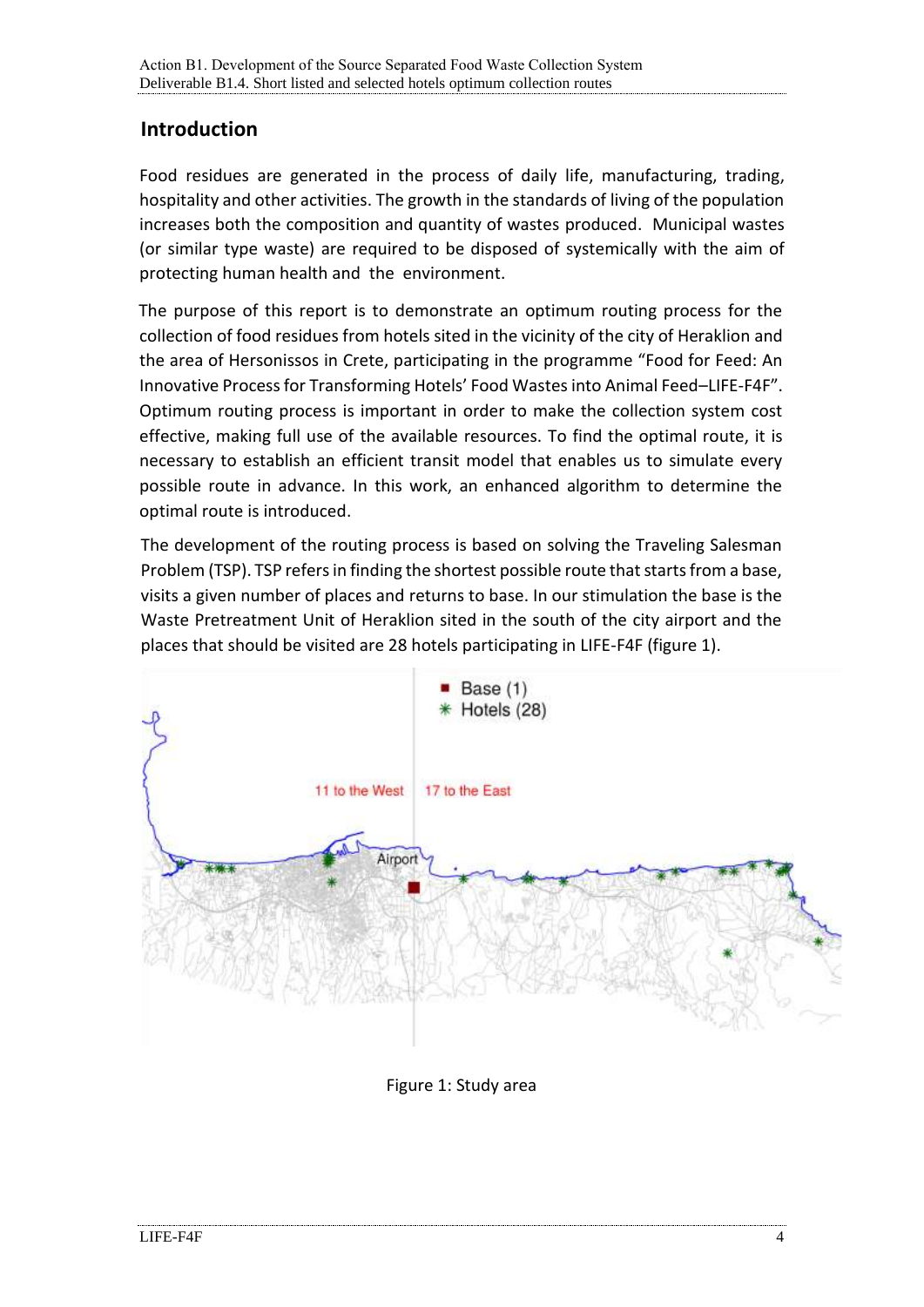### <span id="page-4-0"></span>**Routing application**

Open data and open source algorithms available to the scientific community were used to minimise the total cost of the management system. Due to it is vast available package ecosystem, high quality graphic exports and interactive visualizations, R programming language was utilized for the purpose. More specifically tools were used from the Open Source Routing Machine project<sup>1</sup> (OSRM), through the corresponding interface for R. OSRM uses open road network data from OpenStreetMap (OSM).

Taking advantage of the shiny package<sup>2</sup>, an interactive web application was built that allows the user to select up to 7 hotels from the list of 28, calculate distance and duration for optimum routes to serve them using TSP and visualize all of them on an interactive base map.

Building such an application means that no special knowledge or expertise is required from the end user to calculate routes daily. Additionally, no software installation is needed, and it can be controlled from low spec devices using only a web browser and an internet connection. The cost for the above-mentioned application can be either free with 25 working hours available per month (one hour of use for every day) or 100 USD per year with 100 working hours available per month (four hours of use for every day). The application build is accessible in the link below:

<https://veegee.shinyapps.io/heraklio/>

Another advantage of this solution is that other programming languages like C, C++, python, Java etc., can be used to build interfaces and take advantage of OSRM API.

The above-mentioned application was tested, and two simulations are discussed below, one with four hotels to be served and one with eight. In these simulations, vehicle capacity has not been considered and it's been considered as capable to serve any weight. A solution for a maximum capacity limit is provided in one of the next chapters.

#### <span id="page-4-1"></span>**First simulation (four hotels)**

For this simulation the following hotels were chosen and optimum routes and serving order were calculated (figure 2):

"Creta Maris Beach Resort, AQUILA ATLANTIS HOTEL, Galaxy Hotel Heraklion, Olive Green Hotel"

<sup>1</sup> http://project-osrm.org/

<sup>2</sup> <https://shiny.rstudio.com/>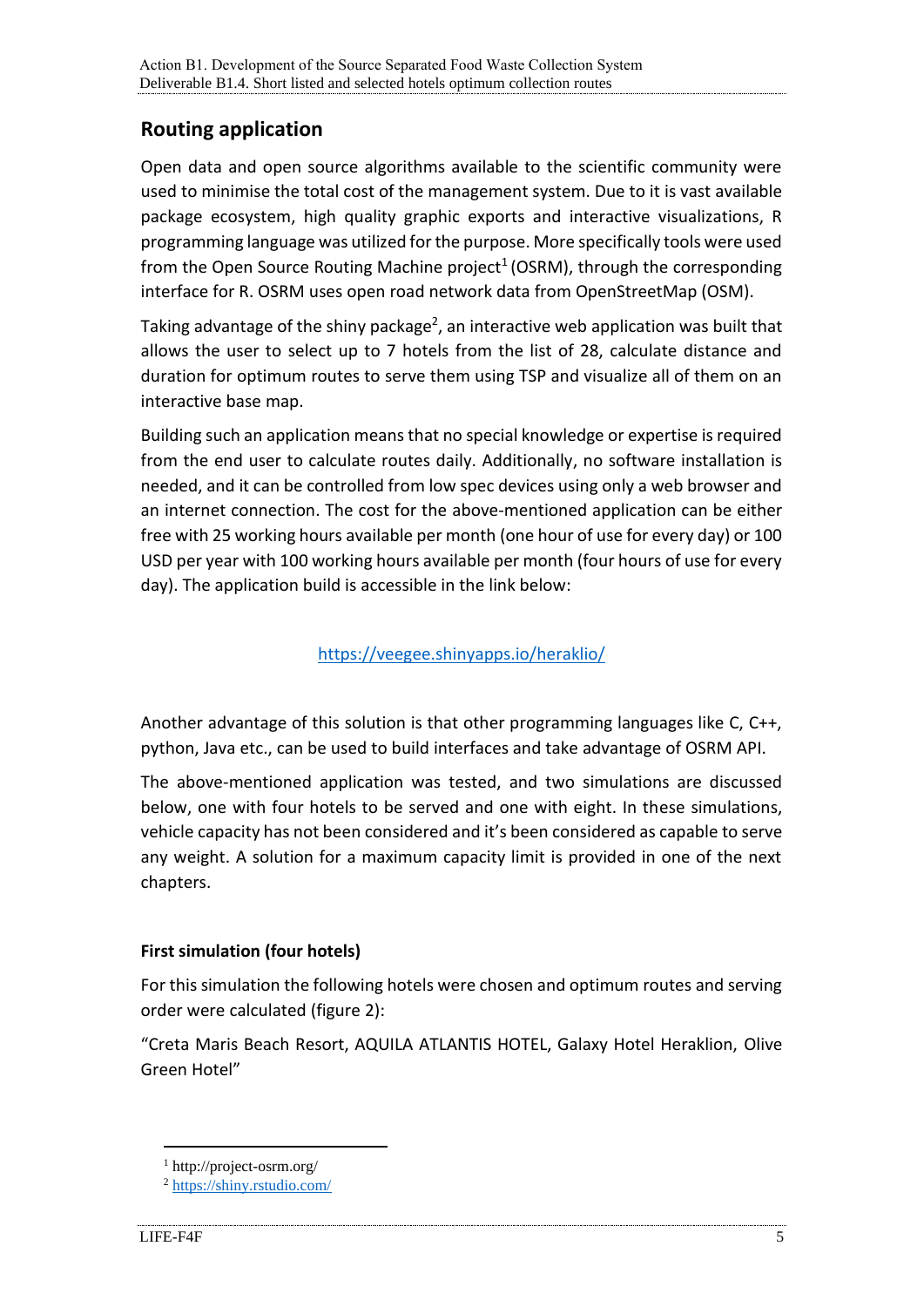The calculated duration and speed for every route assumes no traffic at all. Traffic in such a tourist destination as the city of Heraklion is time-varying and hard to be calculated with high accuracy. Even if it could be estimated for a year, there is no guarantee that next year will remain as is. In order to assess the traffic problem three different scenarios were considered with empirically estimations.

- The first scenario assumes that ideally there is no traffic at all and the vehicle is free to travel limited only by the speed limits of the road network (duration column).
- The second scenario assumes that food waste collection takes place in a medium tourism season and that traffic is preventing the vehicle to exceed 30 Km/h even if speed limits allows so (max30 column).
- The third scenario considers high traffic everywhere in the road network and thus the vehicle is not allowed to exceed 15 Km/h of speed (max15 column).

| <b>Start</b>                              | <b>End</b>                             | <b>Distance</b> | <b>Speed</b> | <b>Duration</b> | max30  | max15  |
|-------------------------------------------|----------------------------------------|-----------------|--------------|-----------------|--------|--------|
|                                           |                                        | km              | $Km.h^{-1}$  | min             | min    | min    |
| <b>Base</b>                               | <b>AQUILA ATLANTIS</b><br><b>HOTEL</b> | 6.76            | 21.27        | 19.07           | 19.07  | 27.04  |
| <b>AQUILA ATLANTIS</b><br><b>HOTEL</b>    | <b>Olive Green Hotel</b>               | 0.52            | 12.10        | 2.56            | 2.56   | 2.56   |
| <b>Olive Green Hotel</b>                  | <b>Galaxy Hotel</b><br>Heraklion       | 2.34            | 20.29        | 6.92            | 6.92   | 9.35   |
| <b>Galaxy Hotel</b><br><b>Heraklion</b>   | Creta Maris<br><b>Beach Resort</b>     | 29.92           | 60.93        | 29.46           | 59.84  | 119.68 |
| <b>Creta Maris</b><br><b>Beach Resort</b> | <b>Base</b>                            | 26.03           | 44.38        | 35.19           | 52.06  | 104.12 |
| <b>Summary:</b>                           | $Km/Km.h-1/min$                        | 65.56           | 42.21        | 93.20           | 131.13 | 262.25 |

Table 1: First simulation routes with the 4 hotels of the programme.

To the above-mentioned duration values in table 1, the model applied considers that the vehicle just passes outside every hotel. The necessary time for the vehicle to enter, the hotel, collect the food wastes and return to the network, is estimated in 10 minutes. So, the above duration values must be modified as in table 2.

|            | Table 2. Secritational action with 10 min stop for every not |
|------------|--------------------------------------------------------------|
| Time (min) | Time + stall                                                 |
| 93.20      | 133.20                                                       |
| 131.13     | 171.13                                                       |
| 262.25     | 302.25                                                       |
|            |                                                              |

Table  $2<sup>i</sup>$  Scenario duration with 10 min stop for every hotel

#### <span id="page-5-0"></span>**Second simulation (eight hotels)**

For this simulation the following hotels were chosen and optimum routes and serving order were calculated (figure 3):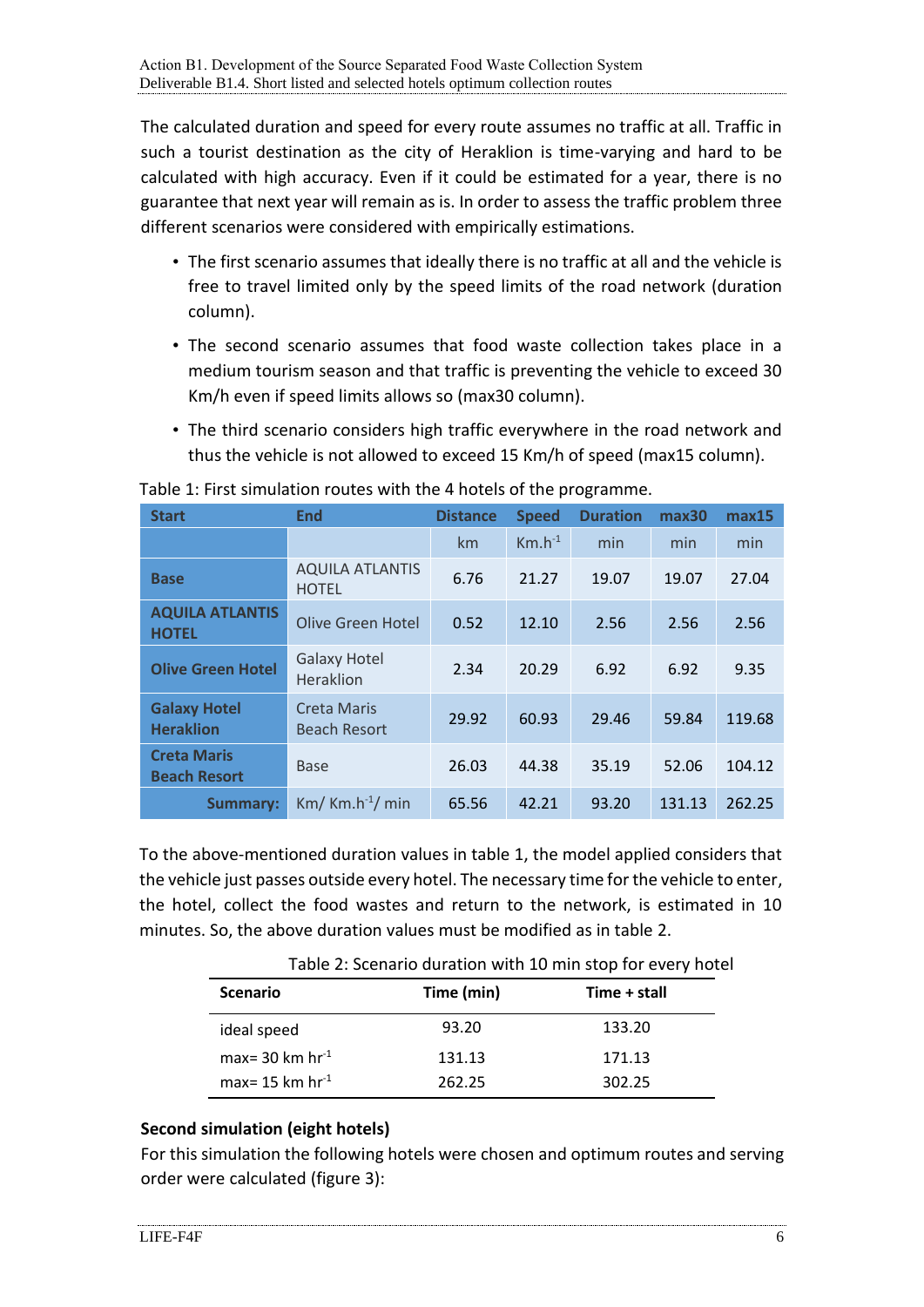"Apollonia Beach Hotel, The Village Heights Golf Resort, Aldemar Knossos Villas, Aquis Bella Beach Hotel, Royal & Imperial Belvedere Hotels, Mitsis Rinela beach resort & spa, LATO BOUTIQUE HOTE, Astoria Capsis Hotel".

Optimum routes and serving order (table 3):

| <b>Start</b>                                               | <b>End</b>                                            | <b>Distance</b> | <b>Speed</b> | <b>Duration</b> | max30  | max15  |
|------------------------------------------------------------|-------------------------------------------------------|-----------------|--------------|-----------------|--------|--------|
| base                                                       | <b>Astoria Capsis</b><br>Hotel                        | 6.75            | 31.80        | 12.75           | 13.51  | 27.02  |
| <b>Astoria Capsis</b><br>Hotel                             | LATO BOUTIQUE<br><b>HOTE</b>                          | 0.66            | 15.64        | 2.52            | 2.52   | 2.63   |
| <b>LATO BOUTIQUE</b><br><b>HOTE</b>                        | Apollonia Beach<br>Hotel                              | 11.67           | 41.67        | 16.80           | 23.33  | 46.66  |
| Apollonia Beach<br>Hotel                                   | The Village<br><b>Heights Golf</b><br>Resort          | 37.19           | 68.45        | 32.60           | 74.39  | 148.77 |
| <b>The Village</b><br><b>Heights Golf</b><br><b>Resort</b> | Royal & Imperial<br><b>Belvedere</b><br><b>Hotels</b> | 8.74            | 29.00        | 18.08           | 18.08  | 34.96  |
| Royal & Imperial<br><b>Belvedere</b><br><b>Hotels</b>      | <b>Aldemar Knossos</b><br><b>Villas</b>               | 5.82            | 17.42        | 20.04           | 20.04  | 23.27  |
| <b>Aldemar Knossos</b><br><b>Villas</b>                    | Aquis Bella Beach<br>Hotel                            | 3.96            | 14.15        | 16.80           | 16.80  | 16.80  |
| Aquis Bella Beach<br>Hotel                                 | Mitsis Rinela<br>beach resort &<br>Spa                | 9.35            | 25.68        | 21.84           | 21.84  | 37.40  |
| <b>Mitsis Rinela</b><br>beach resort &<br>Spa              | base                                                  | 9.08            | 39.53        | 13.78           | 18.16  | 36.32  |
| Summary:                                                   | Km/ km hr <sup>-1</sup> / min                         | 93.22           | 36.04        | 155.21          | 186.44 | 372.88 |

Table 3: Second simulation routes with 8 hotels

Adding the estimated time (10 minutes) that the vehicle stops in every hotel to collect the food wastes (stall):

| Table 4: Scenario duration with 10 min stop for every hotel |            |              |  |  |
|-------------------------------------------------------------|------------|--------------|--|--|
| <b>Scenario</b>                                             | Time (min) | Time + stall |  |  |
| ideal speed                                                 | 155.21     | 235.21       |  |  |
| max= $30 \text{ km hr}^{-1}$                                | 186.44     | 266.44       |  |  |
| max= 15 km $hr-1$                                           | 372.88     | 452.88       |  |  |

### <span id="page-6-0"></span>**Conclusions**

Considering short delays due to traffic lights, short lunch break for the driver etc., it doesn't seem feasible for a vehicle to serve more than 8 hotels in a single working shift in a high tourism season. Especially when the set of eight hotels includes the opposite extremities of them (far east and far west from the base) that seems impossible.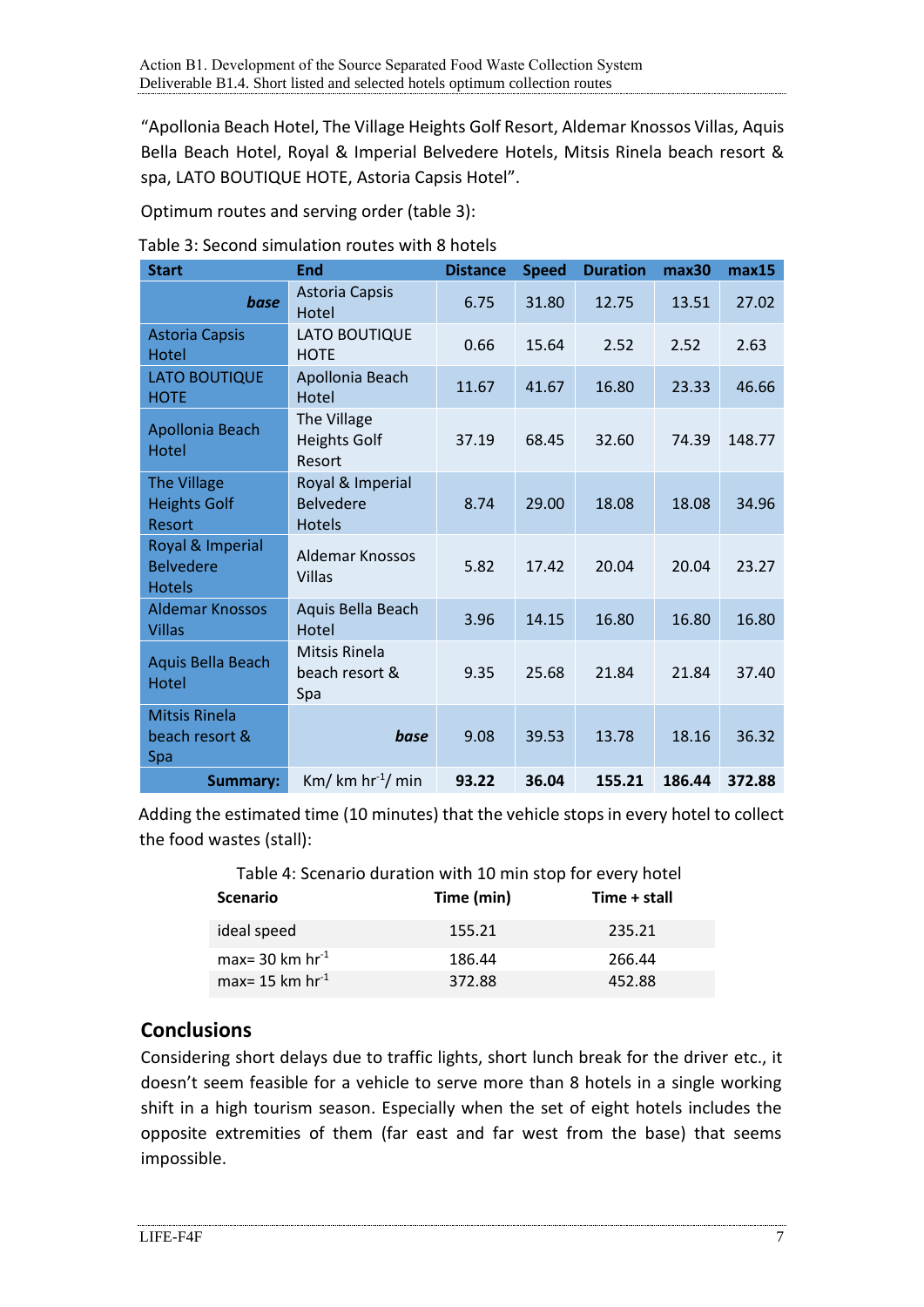#### To assess the problem the below solutions are recommended:

- Overtime working.
- Using a second vehicle and driver.
- Adding a second shift for collection.
- Serve hotels separately East and West from base per day.

### <span id="page-7-0"></span>**Simulation serving separately East-West**

#### **Routes for the hotels in the West:**

| start                                   | end                                     | distance | speed | duration | max30 | max15  |
|-----------------------------------------|-----------------------------------------|----------|-------|----------|-------|--------|
| base                                    | <b>Galaxy Hotel Heraklion</b>           | 5.81     | 31.97 | 10.90    | 11.62 | 23.25  |
| Galaxy Hotel<br><b>Heraklion</b>        | <b>AQUILA ATLANTIS</b><br><b>HOTEL</b>  | 1.68     | 21.38 | 4.71     | 4.71  | 6.71   |
| <b>AQUILA ATLANTIS</b><br><b>HOTEL</b>  | <b>GDM MEGARON</b><br><b>HOTEL</b>      | 0.28     | 17.07 | 0.98     | 0.98  | 1.12   |
| <b>GDM MEGARON</b><br><b>HOTEL</b>      | Astoria Capsis Hotel                    | 1.20     | 18.30 | 3.94     | 3.94  | 4.81   |
| Astoria Capsis Hotel                    | Olive Green Hotel                       | 0.22     | 20.03 | 0.67     | 0.67  | 0.89   |
| Olive Green Hotel                       | <b>LATO BOUTIQUE HOTE</b>               | 0.43     | 14.05 | 1.85     | 1.85  | 1.85   |
| LATO BOUTIQUE<br><b>HOTE</b>            | <b>CANDIA MARIS</b>                     | 5.45     | 25.19 | 12.99    | 12.99 | 21.82  |
| <b>CANDIA MARIS</b>                     | Creta Beach Hotel &<br><b>Bungalows</b> | 0.53     | 13.77 | 2.29     | 2.29  | 2.29   |
| Creta Beach Hotel &<br><b>Bungalows</b> | Agapi Beach Hotel                       | 0.46     | 12.08 | 2.28     | 2.28  | 2.28   |
| Agapi Beach Hotel                       | <b>Hotel Santa Marina</b>               | 0.56     | 20.26 | 1.67     | 1.67  | 2.26   |
| <b>Hotel Santa Marina</b>               | Apollonia Beach Hotel                   | 1.87     | 22.28 | 5.04     | 5.04  | 7.48   |
| Apollonia Beach<br>Hotel                | base                                    | 15.90    | 52.22 | 18.27    | 31.81 | 63.62  |
| Summary:                                | Km/Km.h/min                             | 34.41    | 31.46 | 65.61    | 68.82 | 137.63 |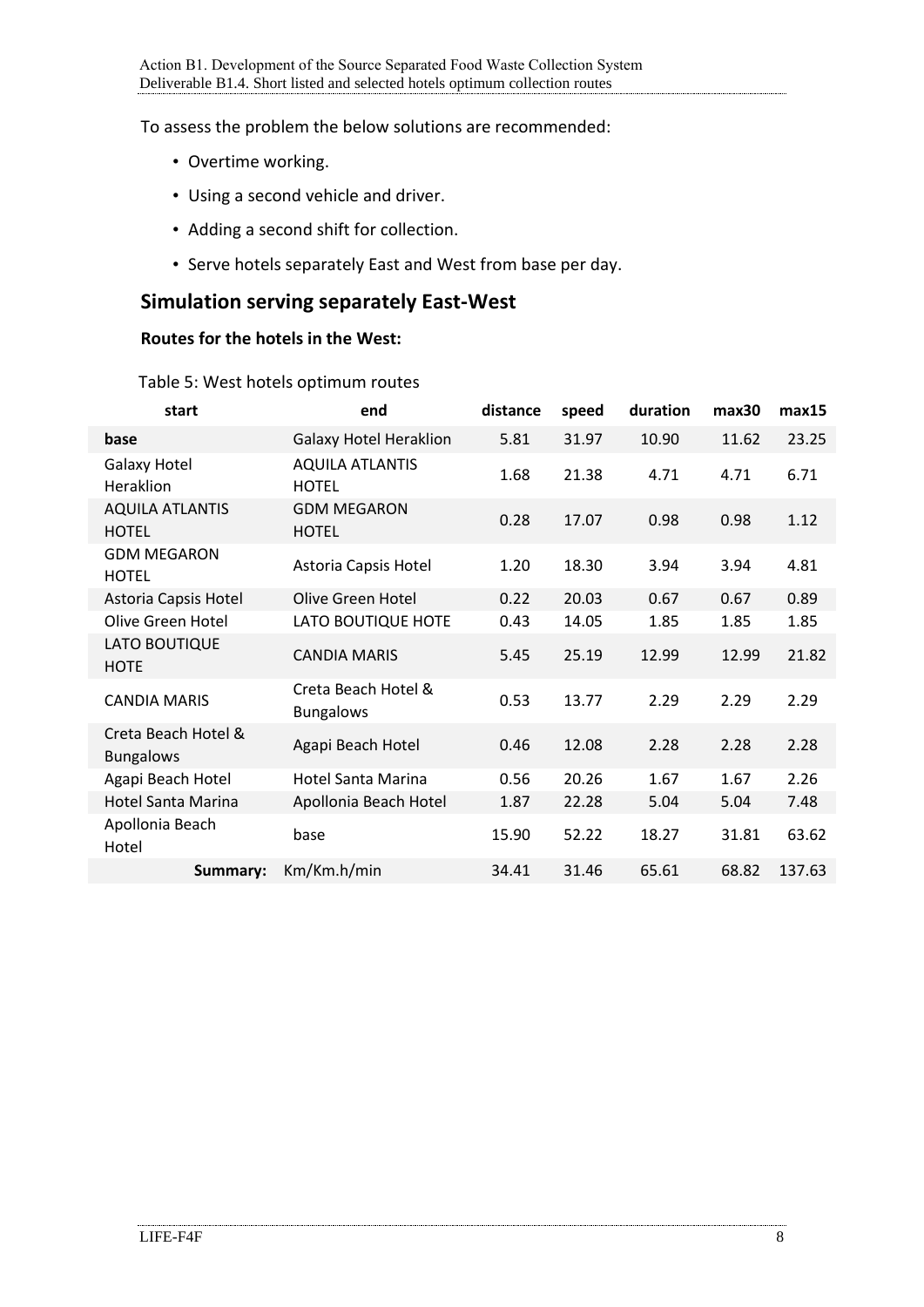#### **Routes for the hotels in the East:**

#### Table 6: East hotels optimum routes

|                                                | end                                           | distance | speed | duration | max30  | max15  |
|------------------------------------------------|-----------------------------------------------|----------|-------|----------|--------|--------|
| base                                           | <b>AKS Minoa Palace</b><br>Hotel              | 3.49     | 26.29 | 7.97     | 7.97   | 13.98  |
| <b>AKS Minoa Palace</b><br>Hotel               | The Village Heights<br><b>Golf Resort</b>     | 18.43    | 56.81 | 19.47    | 36.87  | 73.74  |
| The Village Heights<br><b>Golf Resort</b>      | Mitsis Serita Beach<br>Hotel                  | 6.30     | 22.64 | 16.68    | 16.68  | 25.19  |
| Mitsis Serita Beach<br>Hotel                   | Mitsis Laguna Resort<br>& Spa                 | 1.04     | 17.19 | 3.63     | 3.63   | 4.16   |
| Mitsis Laguna Resort<br>& Spa                  | Aldemar Royal Mare                            | 1.55     | 15.62 | 5.97     | 5.97   | 6.22   |
| Aldemar Royal Mare                             | Aldemar Knossos Villas                        | 0.65     | 7.80  | 5.00     | 5.00   | 5.00   |
| Aldemar Knossos<br>Villas                      | Aldemar Knossos<br>Royal & Royal Villas       | 0.46     | 7.72  | 3.61     | 3.61   | 3.61   |
| Aldemar Knossos<br>Royal & Royal Villas        | Annabelle Village                             | 0.34     | 9.16  | 2.25     | 2.25   | 2.25   |
| Annabelle Village                              | Creta Maris Beach<br>Resort                   | 2.09     | 15.24 | 8.24     | 8.24   | 8.38   |
| Creta Maris Beach<br>Resort                    | Royal & Imperial<br><b>Belvedere Hotels</b>   | 3.23     | 20.50 | 9.46     | 9.46   | 12.93  |
| Royal & Imperial<br><b>Belvedere Hotels</b>    | Aquis Bella Beach<br>Hotel                    | 6.82     | 23.43 | 17.46    | 17.46  | 27.28  |
| Aquis Bella Beach<br>Hotel                     | Atlantica Caldera<br>Palace                   | 1.30     | 14.85 | 5.24     | 5.24   | 5.24   |
| Atlantica Caldera<br>Palace                    | Aquis Arina Sand                              | 4.08     | 19.05 | 12.86    | 12.86  | 16.33  |
| Aquis Arina Sand                               | St. Constantin Village                        | 1.59     | 12.19 | 7.84     | 7.85   | 7.85   |
| St. Constantin Village                         | Mitsis Rinela beach<br>resort & spa           | 5.69     | 22.32 | 15.30    | 15.30  | 22.76  |
| Mitsis Rinela beach<br>resort & spa            | Knossos Beach<br><b>Bungalows</b><br>& Suites | 1.71     | 24.79 | 4.13     | 4.13   | 6.83   |
| Knossos Beach<br><b>Bungalows &amp; Suites</b> | <b>Grecotel Amirandes</b>                     | 0.29     | 17.30 | 1.00     | 1.00   | 1.16   |
| <b>Grecotel Amirandes</b>                      | base                                          | 8.12     | 40.21 | 12.12    | 16.24  | 32.49  |
| Summary:                                       | $Km/Km.h-1/min$                               | 67.21    | 25.48 | 158.26   | 158.26 | 268.83 |

Adding 10 minutes stop for every hotel.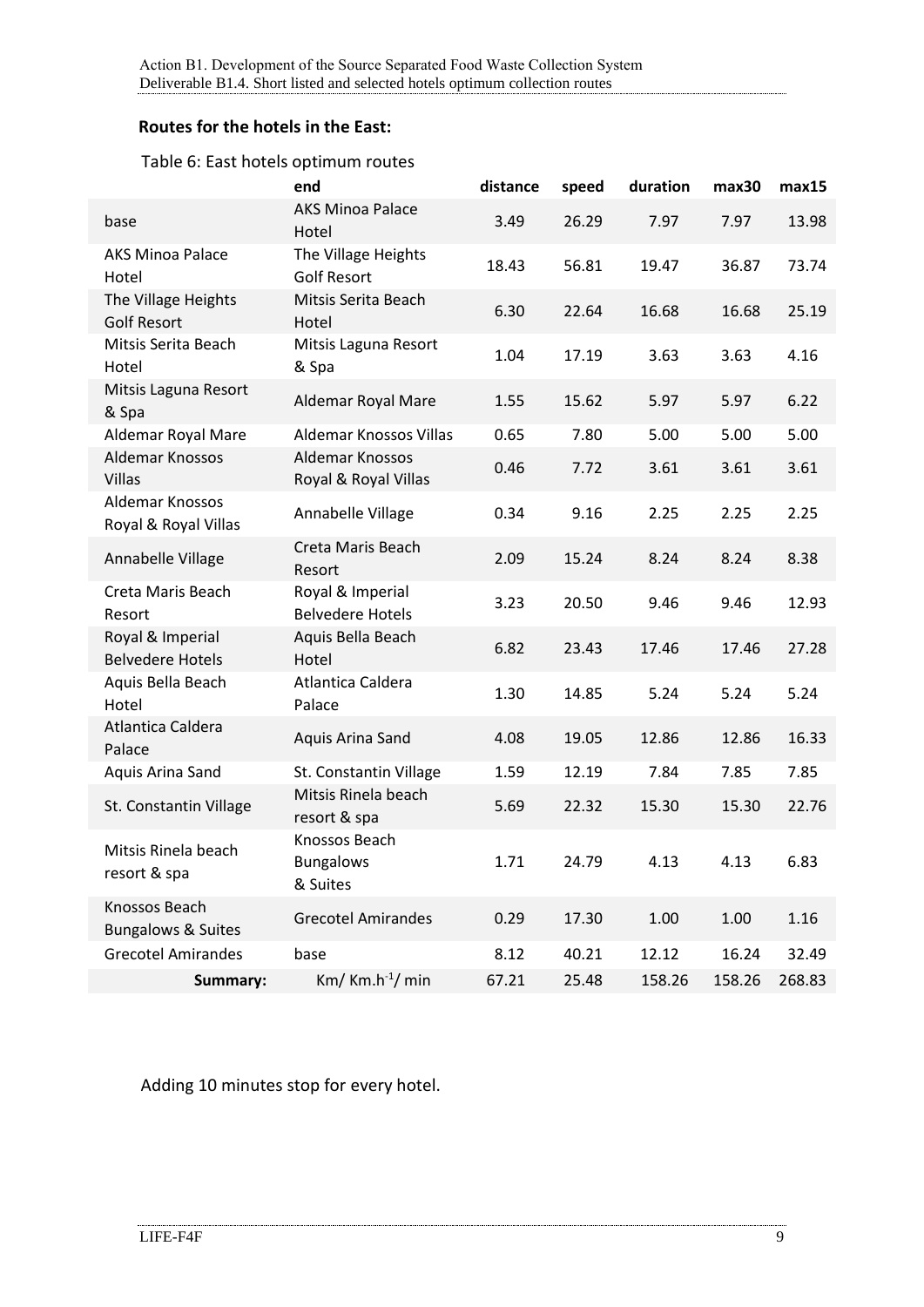| <b>Direction</b> | <b>Hotels</b> | <b>Distance</b> | <b>Duration</b> | max30    | max15    |
|------------------|---------------|-----------------|-----------------|----------|----------|
| <b>West</b>      | 11            | 34.4078         | 175.6117        | 178.8156 | 247.6312 |
| East             | 17            | 67.2085         | 328.2567        | 328.2567 | 438.8340 |

Table 7: Summary for the East-West model

Table 7 indicates that serving separately all hotels East or West from base per day is feasible within a typical 8-hour working shift (figure 4). Serving all hotels in one day in both directions is also feasible when enabling overtime working or adding a second vehicle with a second driver. Of course, this solution assumes that the vehicle weight capacity can serve the total weight of food wastes collected on each trip. If the weight capacity of the vehicle used can't serve all the hotels in a single trip, then a solution is provided in the section that follows.

### <span id="page-9-0"></span>**Best hotel combinations**

One very important and daily problem that must be solved in order to maximize the efficiency of every route, is to minimise the empty space of the vehicle in every trip. The ideal solution is to select the hotels from which the sum of the food wastes weight to be collected, equals to the transportation capacity of the available vehicle, as it can't be exceeded in any case.

To simulate the problem, we can assume that we must collect food residues from 11 hotels knowing the weight for each one of them (table 8). An approximation for the weight can be accomplished by anyone, using bins of certain volume and the mean weight of the food (Kg/lt). If a fully filled bin weights for example 1.2 tonnes, a halffilled weight 0.6 tonne and so on. The knowledge of the weight to be collected from each of the hotels which is related to the size of them, is a high priority issue for efficient management of the food wastes collection system.

| <b>Hotel</b>                         | Food waste (t) |
|--------------------------------------|----------------|
| Aldemar Knossos Villas               | 0.50           |
| Mitsis Rinela beach resort & spa     | 0.20           |
| Mitsis Serita Beach Hotel            | 0.90           |
| Mitsis Laguna Resort & spa           | 0.80           |
| Royal & Imperial Belvedere Hotels    | 1.00           |
| <b>Grecotel Amirandes</b>            | 0.32           |
| Aquila Atlantis Hotel                | 0.44           |
| <b>Galaxy Hotel Heraklion</b>        | 0.61           |
| Creta Maris Beach Resort             | 0.22           |
| Aldemar Knossos Royal & Royal Villas | 0.75           |
| Aquis Bella Beach Hotel              | 1.20           |

| Table 8: 11 hotels with random food residues weight |  |
|-----------------------------------------------------|--|
|-----------------------------------------------------|--|

If the available vehicle can carry maximum 3.5 tons of weight and the maximum number of hotels that can be served in a single working shift is 7, then finding 7 hotels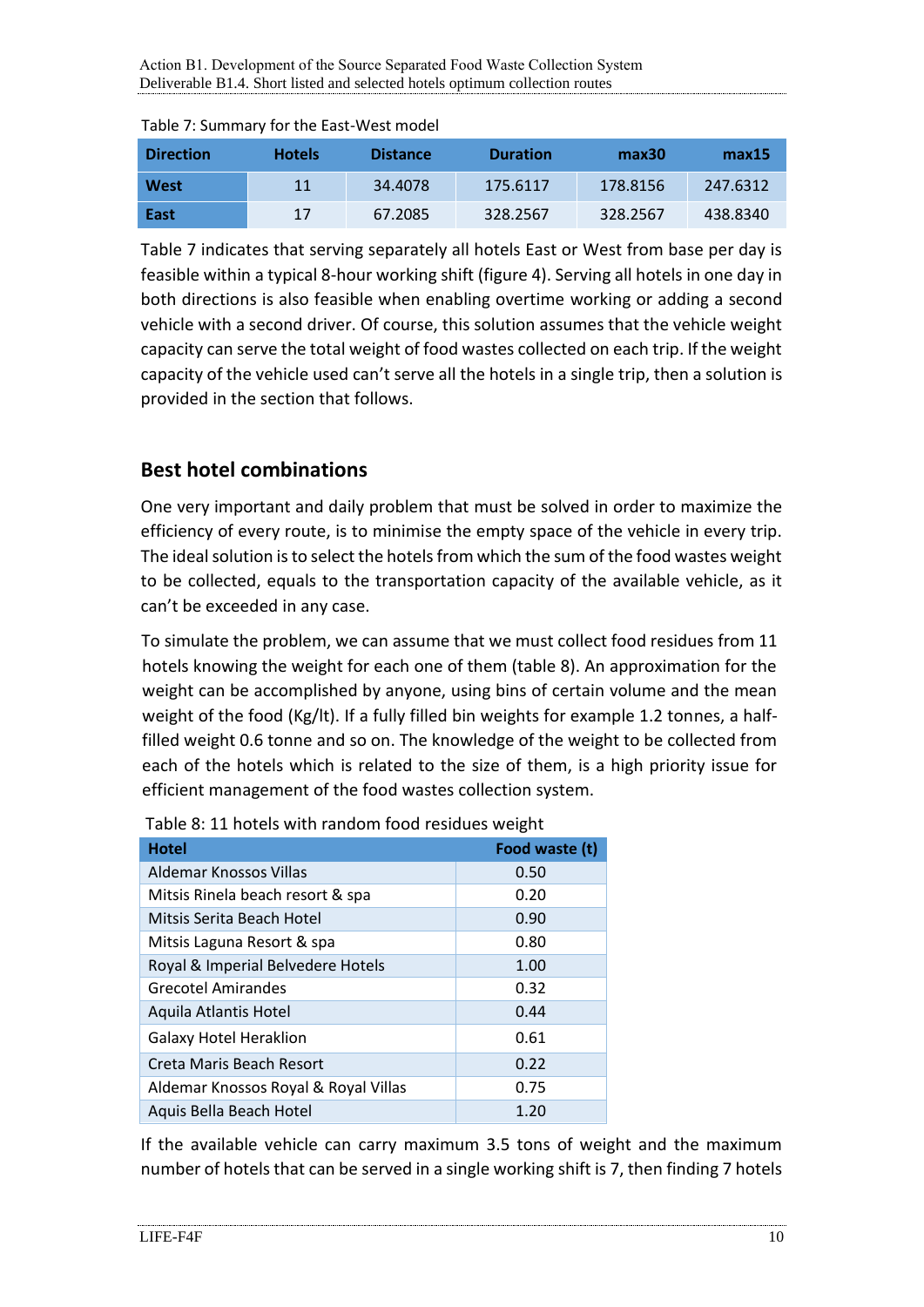that the sum of their food wastes weights is below 3.5tn and at the same time is closest to 3.5, is the best combination in order to take full advantage of the vehicle cost.

The code chunk which follows is a implementation of the above method in the programming language R and it can be easily translated to other structural languages such as python, C, C++, Java etc. The problem is known as the "subset sum problem".

```
food.wastes <- c(0.5,0.2,0.9,0.8,1,0.32,0.44,0.61,0.22,0.75,1.2)
names(food.wastes) <- 1:length(food.wastes) 
myGroups <- combn(food.wastes, 7)
nms <- combn(names(food.wastes),7,FUN=paste0,collapse=",",simplify = T)
mysums <- combn(food.wastes, 7, FUN = sum, simplify = TRUE)
Results <- myGroups[, mysums < 3.5] 
Results.df <- as.data.frame(Results) 
sums <- lapply(Results.df, sum)
sums.diff <- lapply(Results.df, function(x) {3.5 - sum(x)}) 
best.combination <- nms[which.min(sums.diff)] 
my.indices <- unlist(strsplit(best.combination, split = ","))
my.indices <- as.numeric(my.indices)
```
The total weight of the best combination is:

```
print(sums[which.max(sums)])
## $V12
## [1] 3.49
```
The hotels (first list) that should be served at the first trip are:

#### **First List**

Aldemar Knossos Villas Mitsis Rinela beach resort & spa Mitsis Serita Beach Hotel Mitsis Laguna Resort & spa Royal & Imperial Belvedere Hotels Galaxy Hotel Heraklion Aquis Bella Beach Hotel

The total weight remaining to be collected is:

**sum**(food.wastes) **-** 3.49 ## [1] 3.45

The hotels (second list) that remain for the second trip are:

```
Second List
Grecotel Amirandes
AQUILA ATLANTIS HOTEL
Creta Maris Beach Resort
```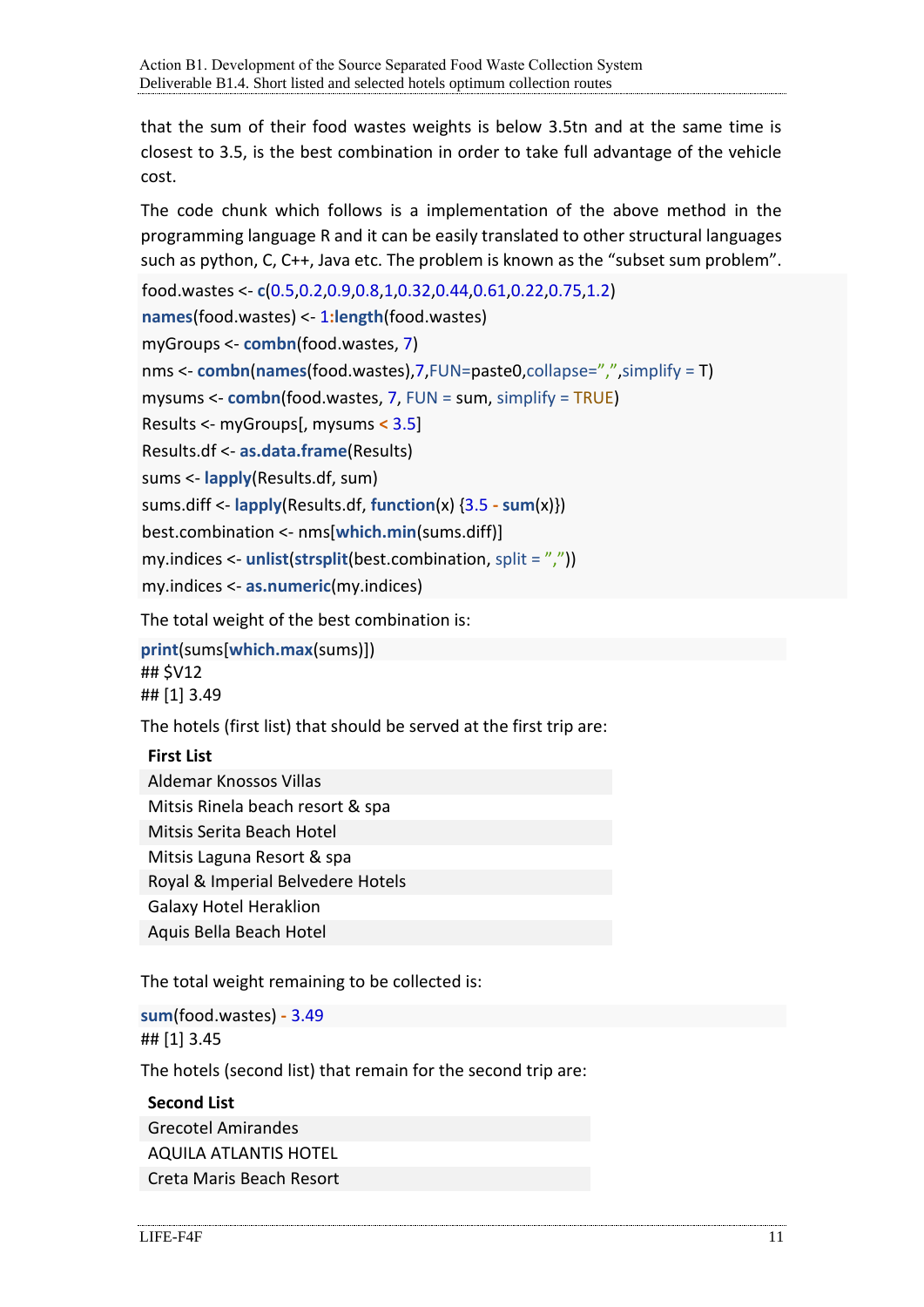#### Aldemar Knossos Royal & Royal Villas

For the above two lists of hotels, the main routing application can be utilised to find the optimum routes and order to serve them, eliminating time and distance as described in the first section.

### <span id="page-11-0"></span>**Monitoring of the identified routes**

The following table summarises the results of the real time monitoring of the identified routes with the 4 hotels of the programme.

Table 4: Real time monitoring of the identified routes on with the 4 hotels of the programme

| Start                               | <b>End</b>                    | <b>Stall</b><br>(min)                | <b>Distance</b><br>(km) | <b>Duration</b><br>(hr)             | <b>Speed</b><br>$(km/hr^{-1})$ |
|-------------------------------------|-------------------------------|--------------------------------------|-------------------------|-------------------------------------|--------------------------------|
| <b>Base (F4F pilot</b><br>plant)    | Olive Green Hotel             | 05:25.0                              | 6.98                    | 0:26:00                             | 16.11                          |
| Olive Green Hotel                   | Aquila Atlantis Hotel         | 05:00.0                              | 0.45                    | 0:04:35                             | 5.89                           |
| Aquila Atlantis<br>Hotel            | Galaxy Hotel<br>Heraklion     | 06:00.0                              | 1.40                    | 0:10:00                             | 8.40                           |
| Galaxy Hotel<br>Heraklion           | Creta Maris Beach<br>Resort   | 35:00.0                              | 29.93                   | 0:41:00                             | 43.80                          |
| Creta Maris Beach<br>Resort         | <b>Base (F4F pilot plant)</b> |                                      | 24.65                   | 0:51:00                             | 29.00                          |
| <b>Travel duration</b>              |                               | 51:25.0                              | 63.41                   | 2:12:35                             | 28.70                          |
|                                     |                               | $0.86$ hrs.<br>$(51.60 \text{ min})$ |                         | 2.21<br>$(132.60 \text{ min})$      |                                |
| <b>Duration (included</b><br>stops) |                               |                                      |                         | 3.07 hrs.<br>$(184.20 \text{ min})$ | 20.66                          |

The duration of the identified routes is compared satisfactory with the duration of the actual routes. The only slight "discrepancy" is the total stall time, because of the longer than assumed collection time for one of the hotels (Creta Maris). This does not affect the identified optimum routes and can be easily incorporated in the model.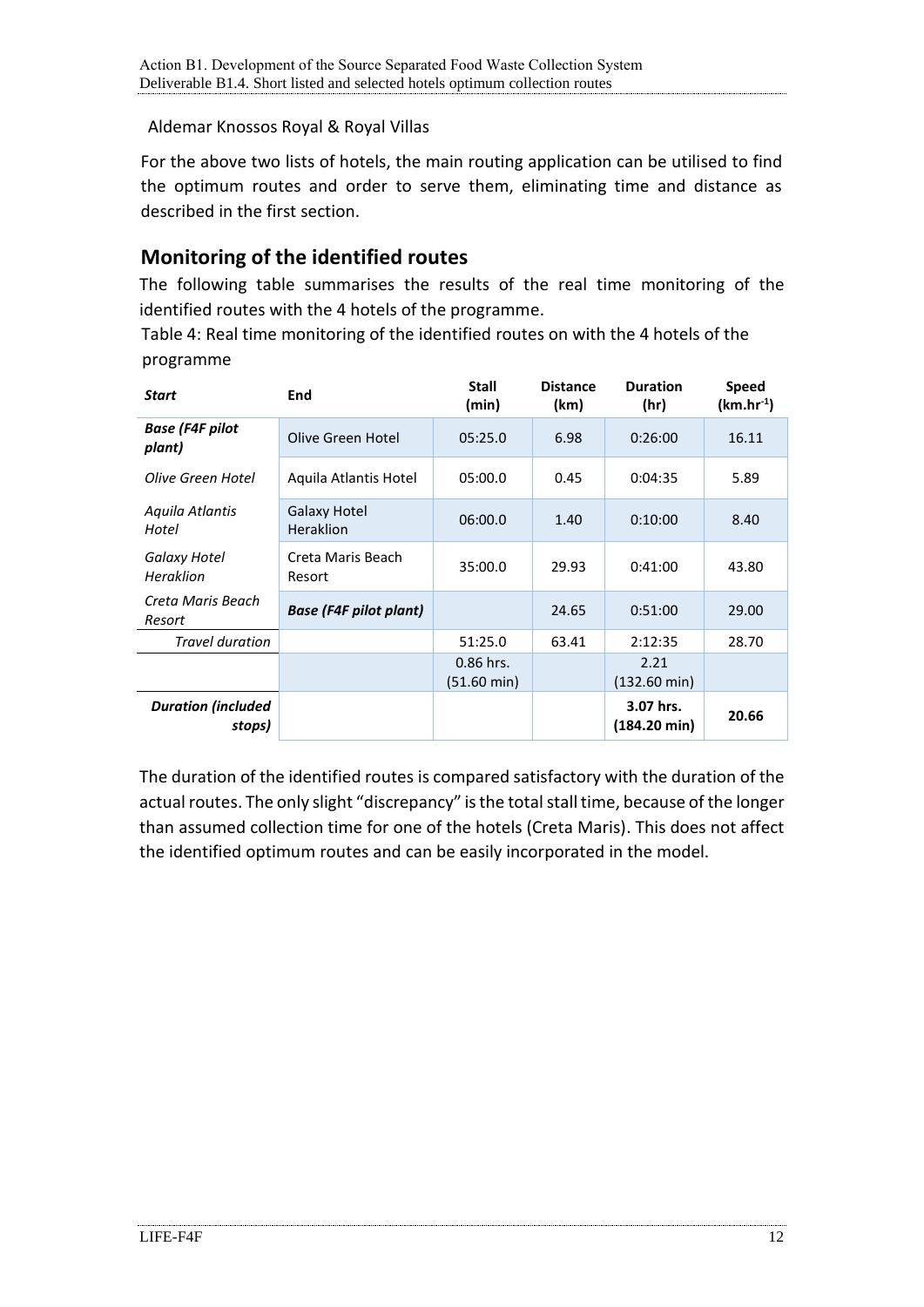# <span id="page-12-0"></span>**Figures**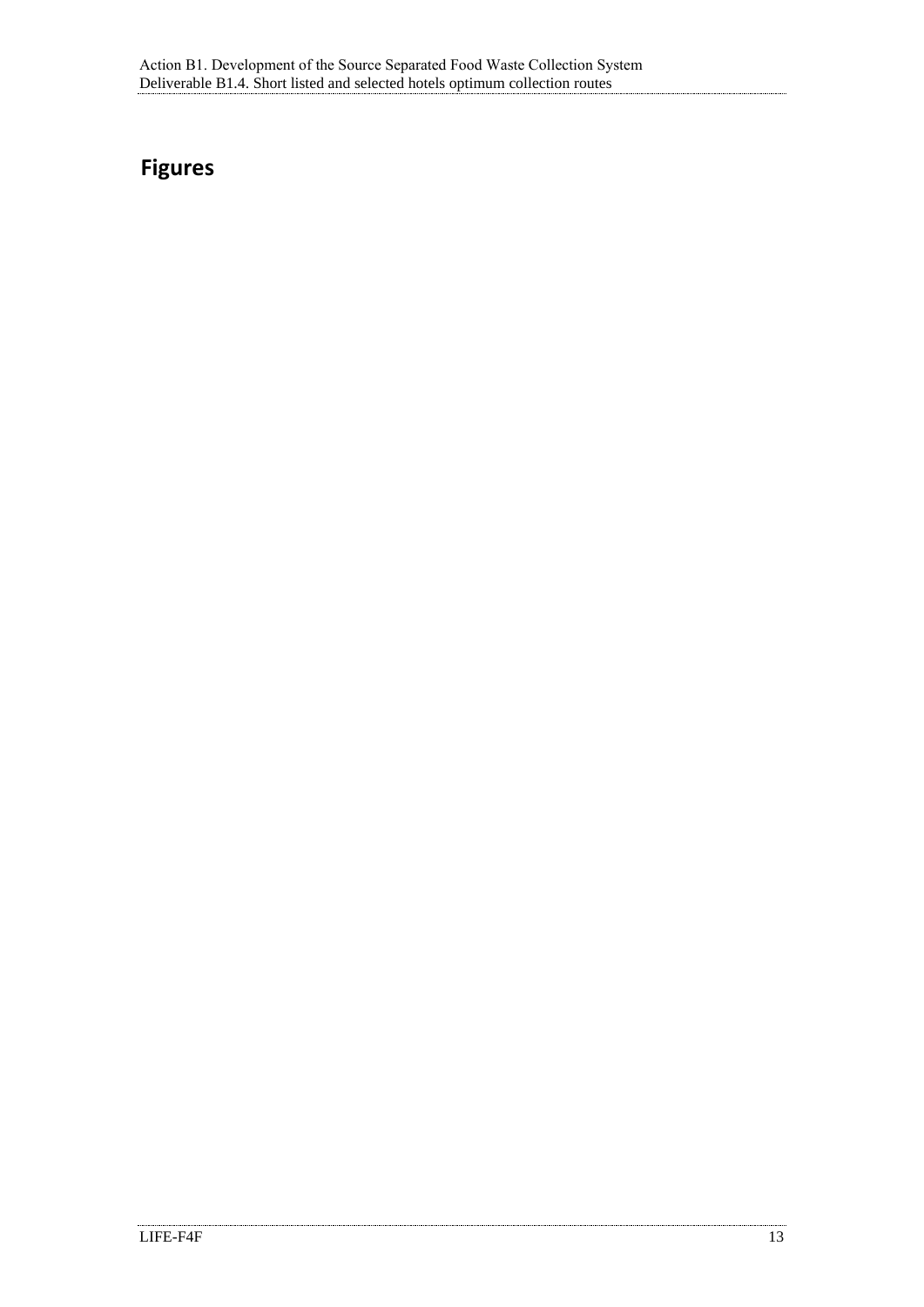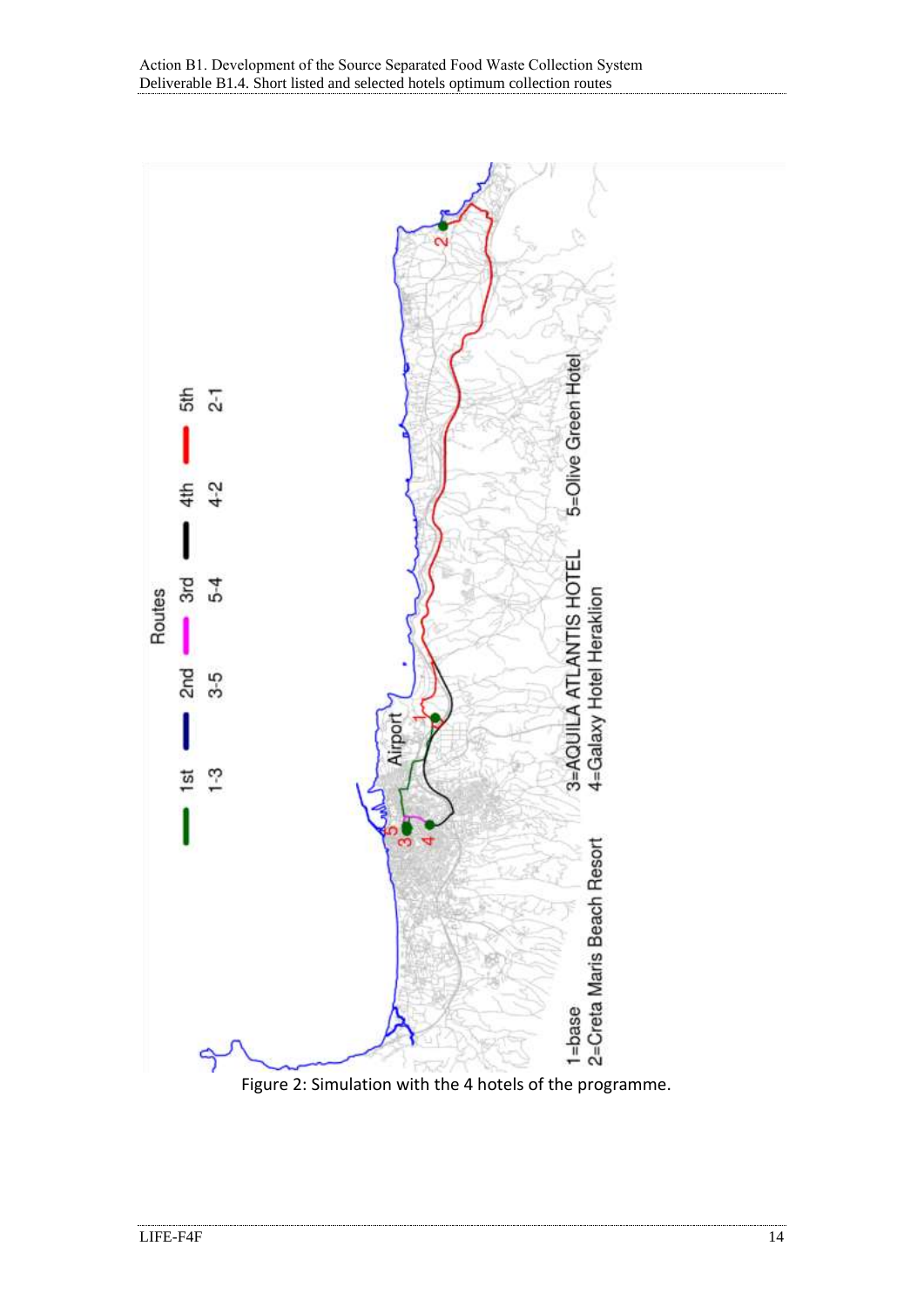